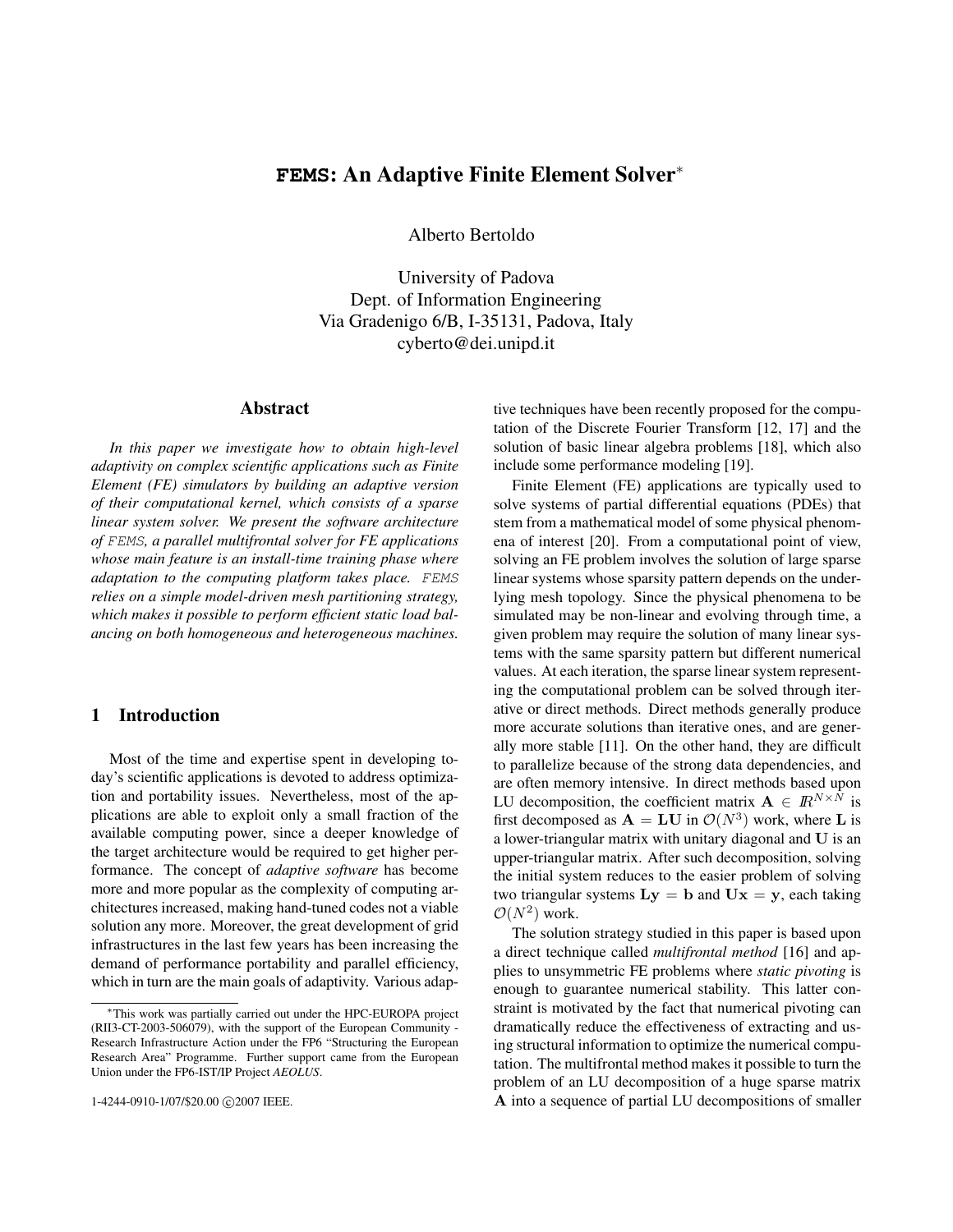dense matrices. The method interleaves phases of *assembly* of larger and larger portions of the FE mesh with *elimination* phases, where a partial LU decomposition is executed on a subset of rows and columns that will never be further updated by future assembly phases.

The assembly/elimination process can be represented by an *Assembly Tree* (AT) that is a full, but generally not complete, binary tree, whose leaves correspond to elements, internal nodes to mesh regions, and the root to the whole mesh. Therefore, the AT represents a hierarchical partition of the FE mesh into nested regions. In our parallel implementation of the multifrontal method, the computation related to the AT is distributed among the computing processors. We can find a set of disjoint subtrees that covers all the leaves of the AT and associate each of these subtrees to a single distinct processor. After an initial data distribution, computation on these subtrees can proceed in parallel without any communication involved. We call each of these subtrees a *Private Assembly Tree* (PAT). The uncovered part of the AT, whose leaves have PAT roots as their children, is called *Cooperative Assembly Tree* (CAT) since it involves explicit communication between processors.

The global matrix  $A_i$  to be partially decomposed at the assembly/elimination step i and the local (sub)matrix  $A_i^p$ assigned to a processor  $p$  can be arranged into the following block form:

$$
\mathbf{A}_{i} = \left[ \begin{array}{cc} \mathbf{S}_{i} & \mathbf{R}_{i} \\ \mathbf{C}_{i} & \mathbf{N}_{i} \end{array} \right] \qquad \mathbf{A}_{i}^{p} = \left[ \begin{array}{cc} \mathbf{S}_{i}^{p} & \mathbf{R}_{i}^{p} \\ \mathbf{C}_{i}^{p} & \mathbf{N}_{i}^{p} \end{array} \right] \qquad (1)
$$

where  $S_i^p$  and  $\mathbf{R}_i^p$  are obtained as a row partition of  $\mathbf{S}_i$  and  $\mathbf{R}_i$ . Similarly,  $\mathbf{C}_i^p$  and  $\mathbf{N}_i^p$  are obtained as a row partition of  $\mathbf{C}_i$  and  $\mathbf{N}_i$ . Then, the elimination algorithm consists of computing the following four steps:

- 1.  $\mathbf{L}_i \mathbf{U}_i \leftarrow \mathbf{S}_i$  [complete LU decomposition of  $\mathbf{S}_i$ ]
- 2.  $\bar{\mathbf{U}}_i \leftarrow (\mathbf{L}_i)^{-1} \mathbf{R}_i$  [lower-triangular system solution with multiple right-hand sides]
- 3.  $\bar{\mathbf{L}}_i^p \leftarrow \mathbf{C}_i^p(\mathbf{U}_i)^{-1}$  [upper-triangular system solution with multiple right-hand sides]
- 4.  $\bar{\mathbf{A}}_i^p \leftarrow \mathbf{N}_i^p \bar{\mathbf{L}}_i^p \bar{\mathbf{U}}_i$  [Schür complement w.r.t.  $\mathbf{S}_i$ ]

where the partial factors  $\mathbf{L}_i$ ,  $\bar{\mathbf{L}}_i^p$ ,  $\mathbf{U}_i$ , and  $\bar{\mathbf{U}}_i^p$  can be stored elsewhere in view of the final forward and backward substitution activities needed to obtain the final solution. The local Schür complements  $\bar{A}_i^p$  will contribute to the multifrontal step related to the parent node. In the step related to the root, only the block  $S_i$  is non-zero and the elimination algorithm only consists of Step 1. In order to respect data dependencies, specific parallel algorithms for the first two steps are required, which can consider different communication patterns and data replication schemes. A detailed description of our approach to the parallel multifrontal method can be found in [4, 6].

| Table 1. Features of computing platforms                    |  |  |
|-------------------------------------------------------------|--|--|
| <b>used for testing.</b> MareNostrum <b>(MN) and</b> Kadesh |  |  |
| are sited at BSC (Spain), CLX at Cineca (Italy),            |  |  |
| and Opter1 at the University of Padova (Italy).             |  |  |

|                     | <b>Computing platforms</b> |                       |            |            |                |
|---------------------|----------------------------|-----------------------|------------|------------|----------------|
| <b>Features</b>     | $\overline{\text{MN}}$     | Kadesh                |            | <b>CLX</b> | Opter1         |
| Vendor              | <b>IBM</b>                 | <b>IBM</b>            | <b>IBM</b> | Intel      | <b>AMD</b>     |
| Proc.               | <b>PPC970</b>              | Power3                | Power4     | Xeon P4    | Opteron        |
| <b>Clock</b>        | $2.2$ GHz                  | 375 MHz               | $1.0$ GHz  | 3.06 GHz   | $2.2$ GHz      |
| L1 size             | 32 KB                      | 64 KB                 | 32 KB      | 8 KB       | 64 KB          |
| L <sub>2</sub> size | 1 MB                       | 8 MB                  | 1.5 MB     | 512 KB     | 1 MB           |
| L <sub>3</sub> size |                            |                       | 32 MB      |            |                |
| Mem.                | $4$ GB                     | $4$ GB                | $4$ GB     | $2$ GB     | 8 GB           |
| <b>SMP</b>          | $\overline{c}$             | 16                    | 4          | 2          | $\mathfrak{D}$ |
| size                |                            |                       |            |            |                |
| N.                  | 10240                      | 128                   | 36         | 768        | $\overline{c}$ |
| proc.               |                            |                       |            |            |                |
| <b>Network</b>      | Myrinet                    | <b>IBM SP Switch2</b> |            | Myrinet    |                |
| <b>BLAS</b>         | ESSL.                      | ESSL                  |            | MKL        | <b>ATLAS</b>   |

In this paper we present the software architecture of an adaptive tool called FEMS (Finite Element Multifrontal Solver) to solve sparse linear systems coming from the solution of FE problems on both homogeneous and heterogeneous clusters of SMPs, which cover almost 80% of the current parallel architectures in the Top500 list [9]. Some of the sequential and parallel machines used for testing the package are summarized in Table 1. Our main goal is to provide FE application developers with a parallel library that automatically adapts to the target computing architecture and to the input data. The first type of adaptation is performed during the installation of the library by means of a training phase, whereas the second type of adaptation is performed at execution time during a *symbolic analysis* phase aimed at speeding up the subsequent numerical computation. While the first adaptation is done only once for a given computing architecture, the second one must be done whenever the user specifies a new FE problem to be solved. Nevertheless, the computing cost associated to such adaptation is usually affordable, since FE applications generally need to obtain the numerical solution of many linear systems sharing the same structure.

The rest of the paper is organized as follows. In Section 2 we propose an overview of the software architecture of FEMS and a brief description of its main components. Section 3 presents a more detailed description of the mesh partitioner, which is the main component of the static load-balancing strategy we devised. Finally, in Section 4 we draw some conclusions on the work done and offer an overview of future research in this area.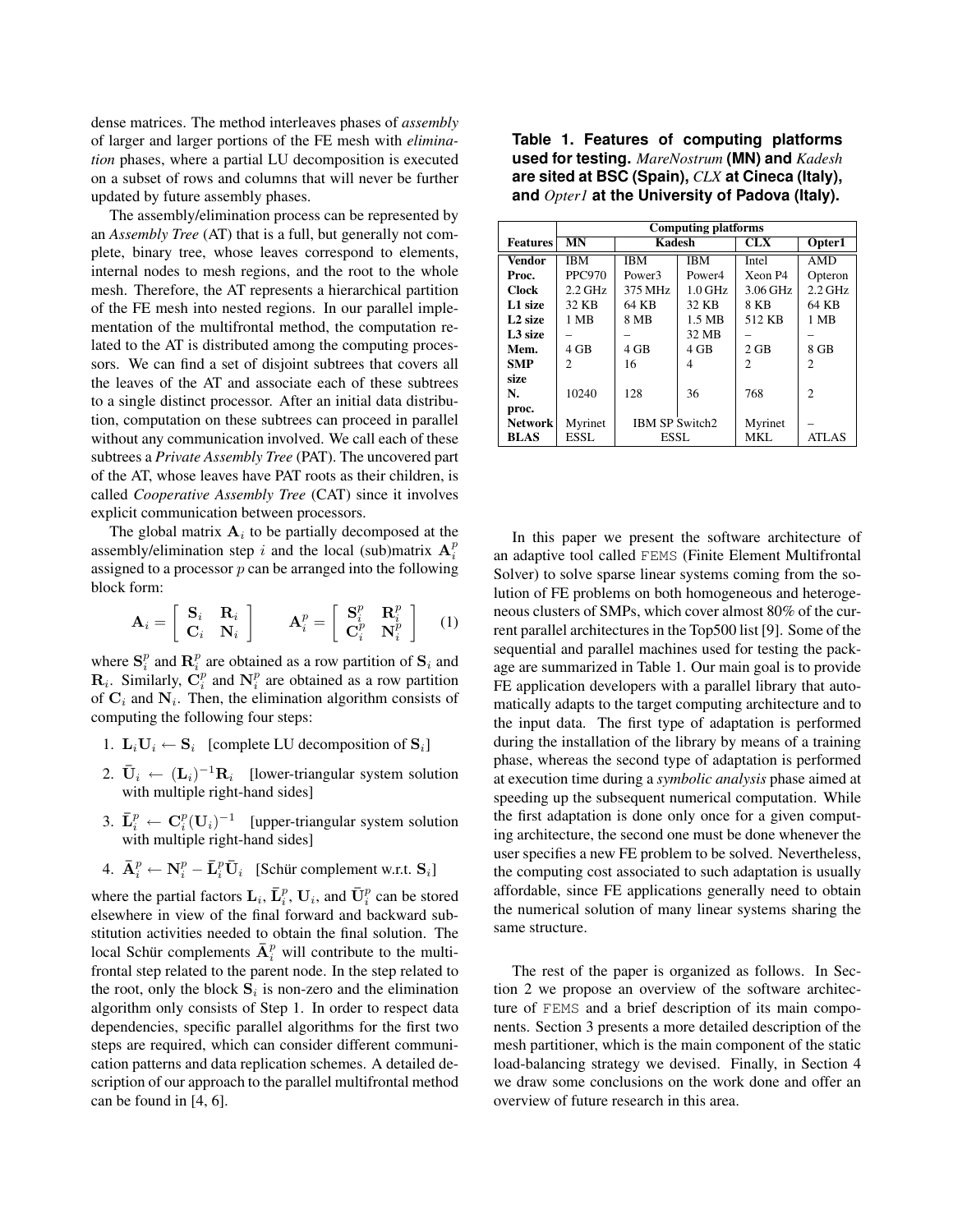

**Figure 1.** FEMS **software architecture.**

# 2 Software architecture

An overview of the software architecture of FEMS is given in Figure 1. At installation time, users can specify some information describing the computing architecture, which includes a hierarchical description of the parallel architecture where the FE application will run, called the *Machine Tree* (MT). Each node of the MT corresponds to a submachine whose processing elements are the leaves of the subtree rooted at that node, and each edge corresponds to a communication subnetwork<sup>1</sup>. Nodes and edges of the MT come along with a set of parameters describing the capabilities of the corresponding submachine and subnetwork. In the current version of the library, users can describe the memory hierarchy of each processing element by specifying the number of memory levels and their sizes. Note that this description is powerful enough to describe many parallel computing architectures, including clusters of Chip Multi Processors (CMPs) that are about to dominate both the high-end and the low-end computing markets. Moreover, the descriptions of the computing capabilities can be easily enriched as soon as the employed performance models become more complex than the simple ones already implemented. For example, *Kadesh* is a heterogeneous cluster of SMPs which can be represented by the MT in Figure 2. The machine has 8 nodes ( $S_0$  to  $S_7$ ) with 16 IBM Power3 processors each, sharing the same network  $N$  with another set of 9 nodes ( $S_8$  to  $S_{16}$ ) each featuring 4 IBM Power4 processors.

After providing such a description of the computing architecture, users can execute the *kernel selector*, whose task is to benchmark various built-in implementations of sequential and parallel algorithms for the LU decomposition of

dense matrices, as well as user-defined routines, to pick up the best performing one. This tool also finds which are the implementation parameters, such as block sizes, that better adapt the computational kernels to cache and network features. This testing process is performed once for each target computing machine at installation time, and it usually takes up to few minutes, depending on the hardware speed and memory size. The benchmark results form a *kernel model* used by the solver to select the best performing kernel for each elimination step, in a way similar to what ATLAS and FFTW do [18, 12]. The purpose of the *trainer* is to monitor the execution of the solver running on suitable training data sets. The collected data is used to adapt both sequential and parallel computational models that describe the execution time of the solver running on the target machines, and that will be used at run time to perform static load balancing. The trainer is usually executed once at installation time, but it can also used at run time to perform a finer tuning for sufficiently long running FE applications.

At run time, the *symbolic solver* uses the structural data defining the given FE problem, coupled with the architecture-dependent information obtained at installation time, to compute an efficient mesh partitioning for load balancing purposes, and to optimize communication patterns. The numerical computation is then simulated on symbolic data to extract information used to speed up the next numerical iterations, as described in [4, 5]. This is done *once* for each FE problem and its execution time is generally less than the time required for one numerical iteration. On the other hand, the *numerical solver* is called as many times as required by the FE application. At each iteration of the solution process, the FE application provides the solver with the required input data through a user-defined callback function which returns a partial linear system for each required mesh element. Since each processor gets only the numerical data it needs during the solution process, the input does not need to be precomputed, thus reducing the total memory requirements, and avoiding costly data distribution and computational bottlenecks. The main components of this software architecture are described with greater detail in the following sections. For a deeper insight into the devised algorithms and experimental results, please refer to [4].

#### 2.1 Kernel selector

An LU decomposition [14] can be visualized as a three nested-loop algorithm on  $i$ ,  $j$ , and  $k$  whose inner basic operation is the following update:

$$
a_{ij} \leftarrow a_{ij} - \frac{a_{ik} \cdot a_{kj}}{a_{kk}}
$$

By changing the loop order, six different algorithms may be obtained, which still maintain the same computational com-

<sup>&</sup>lt;sup>1</sup>We assume that the edges connecting siblings to their common father are of the same type, i.e. the components of a submachine share the same communication network.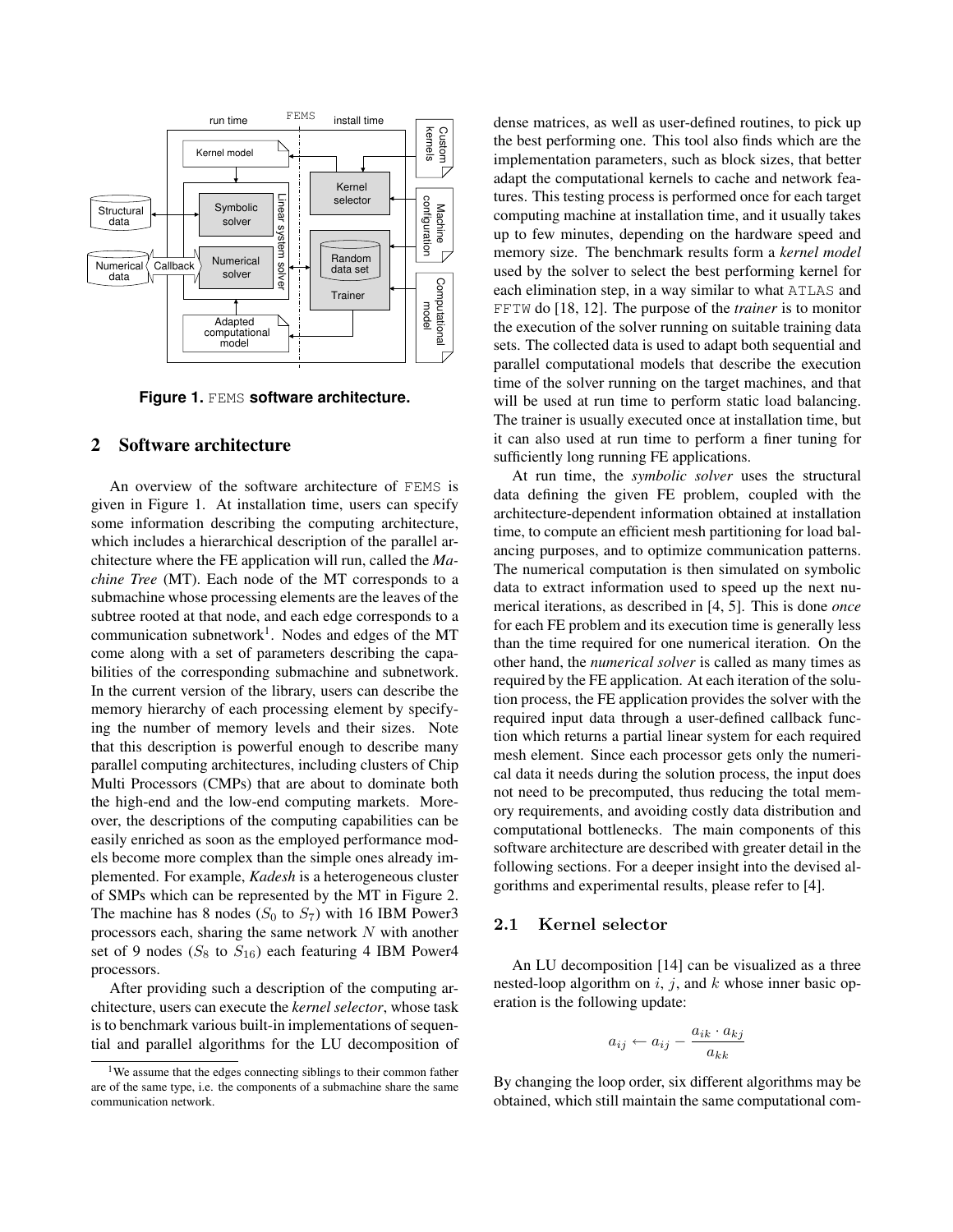

**Figure 2. A simple Machine Tree.**

plexity, but change the memory access pattern. When executed on computing architectures with a deep hierarchical memory, these implementations may have different performance [8]. Out of the six versions obtained by permuting the loop order, we focus on those that are column-oriented, since our solver is written in Fortran. We identify these versions through the respective loop order:  $kji, jki, and$ jik.

We implemented various versions of these algorithms that perform LU decomposition of dense square matrices without numerical pivoting. The first implementation does not make use of any optimized library routine such as the BLAS [10]. The computation performed by these scalar versions of the LU decomposition algorithm can be made into vector computations, thus making it possible to employ vector routines such as BLAS Level 2. The next step is to group together the vector computations into blocks to exploit BLAS Level 3 routines. Doing so, the outer loop becomes a block loop for a given block size. At each iteration of such loop, we have to solve the (constant size) LU decomposition of the diagonal block. All the previous scalar and vector algorithms can be used to solve each subproblem, and also one of the blocked algorithms with a smaller block size can be employed in a recursive fashion, thus obtaining a sort of *cache oblivious* algorithm [13]. An approach similar to the one adopted in FFTW [12] could be also devised, where the leaves of the recursion tree (corresponding to the *codelets* in the FFTW lingo) are small pieces of automatically generated straight-line code. Moreover, users can define custom kernels for the LU decomposition of dense matrices without numerical pivoting, by providing the source code at installation time. These kernels will be compiled and then included in the benchmark process as well as the built-in kernels provided by the FEMS package. This makes it possible to include routines from other libraries, such as those provided by LAPACK, whenever they become available on the computing platform, by just writing the required wrappers<sup>2</sup>.

We have devised specific parallel benchmarks to inves-

**Table 2. Kernel model for some tested architectures. The tested kernels are the three loop variants for the (s)calar, (v)ector, (b)lock, and (r)ecursive algorithms. Values in brackets are block sizes.**

|                |                | <b>Computing platforms</b> |                           |                           |  |  |
|----------------|----------------|----------------------------|---------------------------|---------------------------|--|--|
| Mare<br>Level  |                | Kadesh                     | <b>CLX</b>                | Opter1                    |  |  |
|                | <b>Nostrum</b> | (Power4)                   |                           |                           |  |  |
| <b>Base</b>    | jki-v          | jki-v                      | kji-v                     | jik-v                     |  |  |
| L1             | jki-v          | $k \nightharpoonup b(20)$  | kii-v                     | $k \nightharpoonup b(10)$ |  |  |
| L2             | jki-v          | $k \nightharpoonup b(60)$  | $k \nightharpoonup b(30)$ | $k + i - b(50)$           |  |  |
| L <sub>3</sub> |                | $k \nvert i-r(290)$        |                           |                           |  |  |
| $>$ L3         | $iki-b(62)$    | $k \nightharpoonup b(60)$  | $k \nightharpoonup b(30)$ | $k \nvert i-r(300)$       |  |  |

tigate the performance of such implementations. For each memory level of the current processor, the kernel selector benchmarks all registered kernels solving randomly generated problems that fit in that level. If the best performing kernel is a block algorithm, it also searches for the best block size. The performance is evaluated by measuring the running time by means of high-precision cycle counters, like the ones used in FFTW. If such counters are not accessible, standard timing routines are used, which however guarantee a much lower accuracy. At the end of this testing process, the identifiers of the best performing kernels (along with their implementation parameters) for each memory level of each processing element constitute the kernel model. The data computed by the kernel selector running on some of the tested computing platforms is illustrated in Table 2. Block algorithms call the best kernel for the L1 level, whereas recursive algorithms call the best kernel for the previous smaller level in a recursive fashion. We also find the best base kernel (among scalar and vector kernels) which is used in the block kernels for L1. Note that vector kernels using BLAS Level 2 perform better than the corresponding scalar ones, probably due to a better usage of the processor registers, whereas block and recursive kernels generally perform better in the highest levels of the memory hierarchy [4]. As expected, the chosen block size is related to the memory level size.

## 2.2 Trainer

The trainer first monitors the solver to collect some parameters describing each step of the solution process and the corresponding computing time. Then it uses this information to adapt a given computational model to the target architecture. In turn, the model is at the core of the loadbalancing strategy. Users can choose to train the solver on randomly-generated FE problems or to provide their own data sets. In the first case, users can specify the problem size and the trainer automatically generates a suitable FE

<sup>2</sup>Note that LAPACK only features routines for LU decomposition with numerical pivoting, which is not supported by FEMS. LAPACK LU without pivoting essentially corresponds to our block k ji implementation.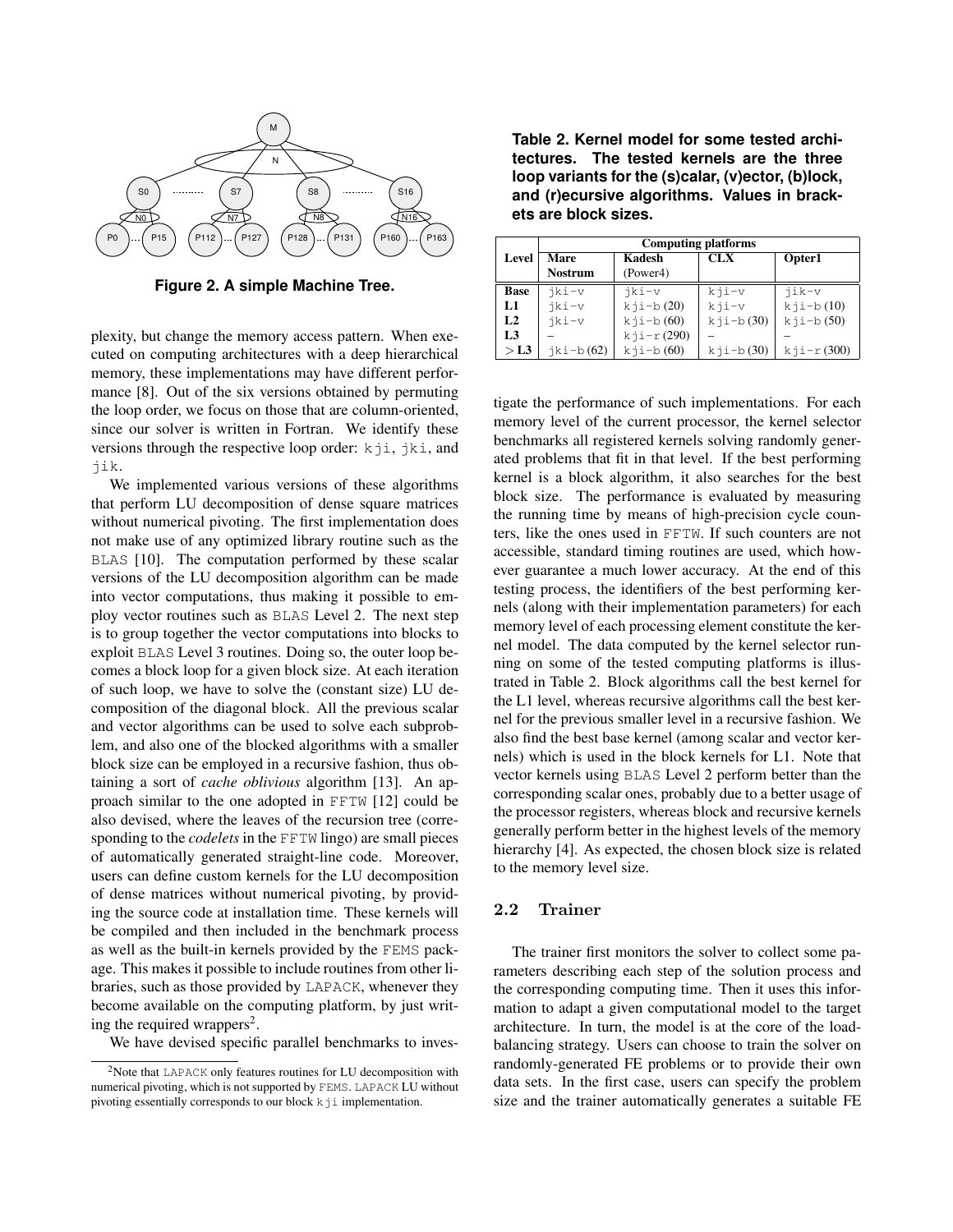mesh and random partial linear systems corresponding to its elements. Then, it simulates a parallel FE application that calls FEMS to solve the related computational problem. In the second case, the solver can be trained through a real FE application, thus increasing the model accuracy by taking into account also the computing time of the callback function, which is heavily application-dependent. The training process can be executed in parallel on the whole computing machine or on a smaller submachine: the training on PAT nodes adapts a sequential computational model for the related processor type, whereas the training on CAT nodes adapts a parallel model. This also makes it possible to use FEMS in heterogeneous parallel architectures.

Let  $m$  be the number of assembly/elimination steps involved in the solution of the training FE problem, which in turn depends on the number of mesh elements. Let  $p(i)$ be the vector of  $s \geq 1$  parameters that characterize step i, which have been fixed since they depend on the parallel multifrontal algorithm. The values of such parameters can be set up in the symbolic solver since they depend only on structural data. During the numerical solution of the training problem, the solver measures the execution time  $t(i)$  of each assembly/elimination step  $i$  by means of the same cycle counters used by the kernel selector. The collected data is then given back to the trainer to be processed. Finally, let  $f(p) \in \mathbb{R}^n$ ,  $n \geq 1$  be the functions that make up the computational model of the solver. Such set of functions is provided by FEMS, but can be easily modified by the user though a registration mechanism similar to the one adopted to manage the LU kernels.

We want to compute a set of architecture-dependent model parameters  $\mathbf{m} \in \mathbb{R}^n$  such that  $\sum_{j=1}^n m_j \hat{f}_j(\mathbf{p}(i))$ gives a good estimation of  $t(i)$ . Since  $m \gg n$  this is a least-square problem. The trainer builds the matrix  $M =$  $[f_j(\mathbf{p}(i))]_{ij} \in \mathbb{R}^{m \times n}$  whose rows correspond to decomposition steps and whose columns are obtained evaluating the model functions w.r.t. the step parameters. Let  $\mathbf{t} \in \mathbb{R}^m$  be the vector of the computing times of the  $m$  steps. The model parameters are found by solving the least-square problem

$$
\min_{\mathbf{m}\in\mathbb{R}^n} \|\mathbf{M}\mathbf{m}-\mathbf{t}\| \tag{2}
$$

by means of SVD or equivalent methods [14].

In the current version of FEMS, where the first two steps of the elimination algorithm at node  $i$  are replicated on the whole blocks  $S_i$  and  $R_i$  [6], we included a very simple unified computational model given by the following functions:

$$
f_1(\mathbf{p}) = p_1^3 \quad \text{[Elimination Step 1]}
$$
\n
$$
f_2(\mathbf{p}) = p_1^2 p_2 + p_1^2 p_3 \quad \text{[Elimination Step 2 and 3]}
$$
\n
$$
f_3(\mathbf{p}) = p_1 p_2 p_3 \quad \text{[Elimination Step 4]}
$$
\n
$$
f_4(\mathbf{p}) = (p_1 + p_2)(p_1 + p_3) \quad \text{[Assembly]}
$$
\n
$$
f_5(\mathbf{p}) = p_4 \quad \text{[Overhead]}
$$

**Table 3. Sequential model parameters computed by the trainer for** *MareNostrum***.**

| Reg. type      | Elem.        | Comp.        |             |  |
|----------------|--------------|--------------|-------------|--|
| Mem. lev.      | L1           | L1           | L2          |  |
| m <sub>1</sub> | $0.24E-08$   | $0.46E-10$   | $0.47E-09$  |  |
| m <sub>2</sub> | $0.75E-08$   | $0.14E-09$   | $0.14E-09$  |  |
| m <sub>3</sub> | $0.41E - 08$ | $0.63E-09$   | $0.43E-09$  |  |
| m <sub>4</sub> | 0.39E-09     | $0.43E - 07$ | 0.85E-07    |  |
| m <sub>5</sub> | $0.64E-04$   | $0.24E-04$   | $-0.81E-03$ |  |

where the step parameters are related to the size of the matrix blocks shown in (1), i.e.  $p_1(i) = \text{rows}(\mathbf{S}_i)$ ,  $p_2(i) =$ rows $(\mathbf{C}_i^p, p_3(i) = \text{columns}(\mathbf{R}_i)$ , and  $p_4(i)$  is the number of processors computing node i. During the training process, the symbolic solver collects the values of such parameters, which depend only on how the mesh is recursively partitioned, and the numerical solver collects the running time  $t(i)$ . Note that these functions also give a sequential model for the assembly/elimination steps, since on PAT nodes  $p_2(i) = p_3(i)$  and  $p_4(i) = 1$ .

The trainer evaluates such functions on the values of the parameters p collected by the solver and builds the matrix  $M$ . Data points, corresponding to the rows of  $M$ , are divided in three groups: one for the assembly/elimination steps of the mesh elements (PAT leaves), one for composite regions at PAT internal nodes, and one for composite regions at CAT nodes. Moreover, in order to reduce the fitting error, data points are filtered depending on the levels of the memory hierarchy specified by the user: for each memory level, we solve a different least-square problem like (2) obtained by considering only those decomposition steps whose matrix blocks fit in that level, but not in the previous smaller one (if any). The solution of each least-square problem gives the values of the model parameters m, which will be used to estimate the computing time as described in Section 3. Table 3 shows the model parameters found by the trainer for one of the tested machines when using a random data set.

In order to appreciate the effectiveness of the adapted computational models, we report in Table 4 the average fitting and validation errors for some of the tested computing platforms, computed as:

Error = 
$$
\frac{1}{m} \sum_{i=1}^{m} \frac{\left| \sum_{j=1}^{n} m_j f_j(\mathbf{p}(i)) - t(i) \right|}{t(i)}
$$
(3)

We have validated the model using a different data set with respect to the one used to fit the training data. Note that both types of error are below 10% for most of the adapted models, and are generally higher on machines running Linux due to the noise introduced by the operating system. The fitting error can be used to decide whether repeating the training phase or adjusting each memory level threshold.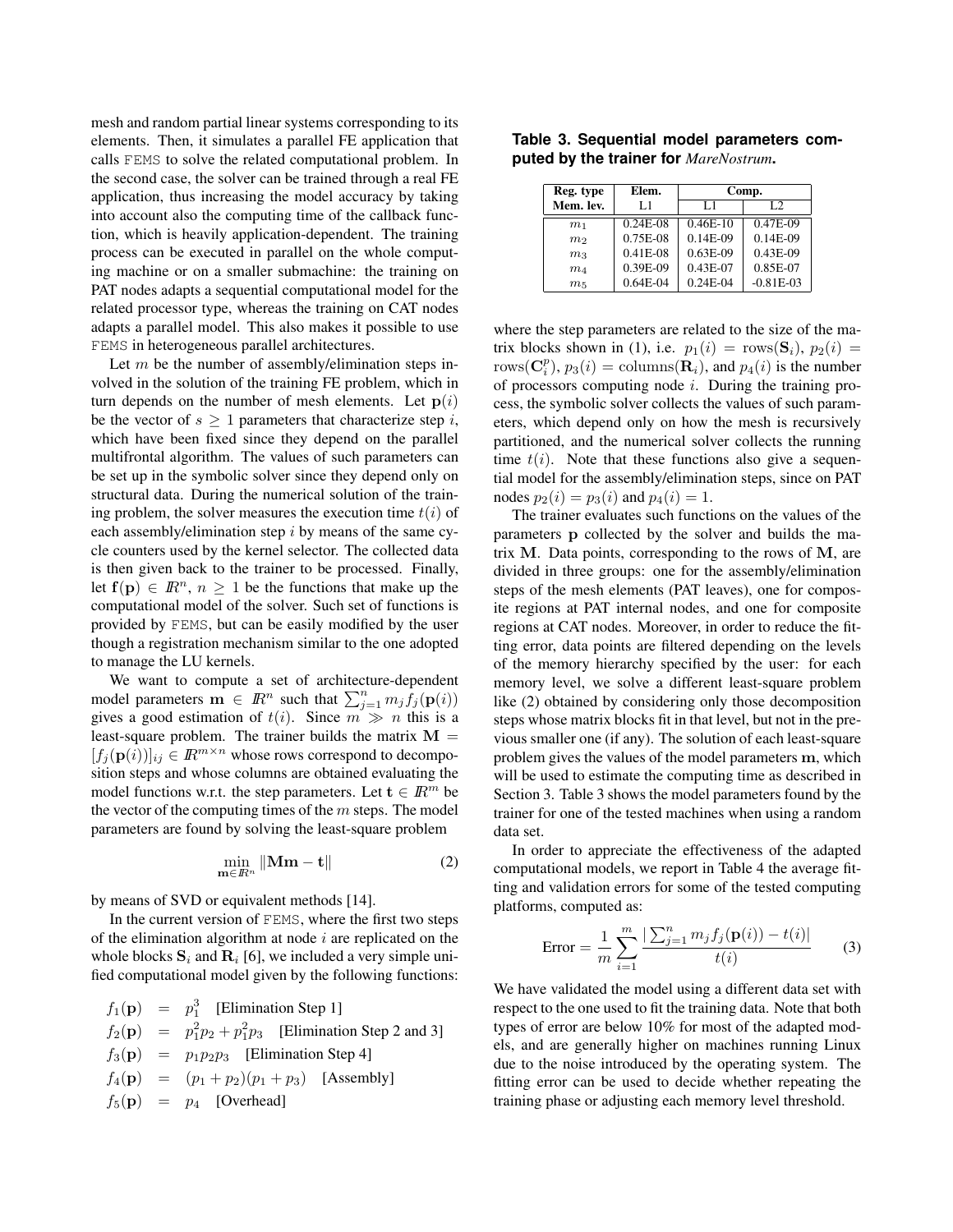| <b>Platform</b>    | <b>Region</b> | <b>Memory</b>  | <b>Fitting</b> | <b>Validation</b> |
|--------------------|---------------|----------------|----------------|-------------------|
|                    | Type          | level          | error          | error             |
| <b>MareNostrum</b> | Elem.         | L1             | 16%            | 25%               |
|                    | Comp.         | L1             | 4.0%           | 5.3%              |
| Linux              |               | L2             | 1.6%           | 4.3%              |
| <b>Kadesh</b>      | Elem.         | L1             | 2.7%           | 2.9%              |
| (Power3)           | Comp.         | L1             | 3.1%           | 4.2%              |
| <b>AIX</b>         |               | L2             | 2.1%           | 1.0%              |
| <b>CLX</b>         | Elem.         | L1             | 2.6%           | 3.8%              |
|                    | Comp.         | L1             | 3.9%           | 7.6%              |
| Linux              |               | L <sub>2</sub> | 1.7%           | 3.9%              |
| Opter1             | Elem.         | L1             | 4.3%           | 11.0%             |
|                    | Comp.         | L1             | 7.7%           | 7.7%              |
| Linux              |               | L2             | $0.9\%$        | 1.9%              |

**Table 4. Fitting and validation errors for some adapted computational models.**

#### 2.3 Symbolic solver

The symbolic solver executes the symbolic analysis of the FE problem, whose task is to prepare optimized data structures supporting numerical system solution [5, 6]. Out of the many parts composing the symbolic solver, we describe here only those which follow an adaptive approach. The mesh partitioner is also executed in the symbolic analysis phase, but it will be described in grater detail in Section 3.

MT-to-AT mapping. Recall from Section 1 that the CAT is a binary tree with  $\frac{N_P}{2}$  leaves, where each node is associated with a subset of the  $N_P$  computing processors. The topology of the CAT determines how the computing processors interact to carry out the assembly/elimination steps related to its nodes, so it is crucial to exploit submachine locality, in order to reduce communication overheads. This goal can be achieved by embedding the CAT into the MT describing the parallel architecture.

The FE application may be executed on a submachine of the target architecture. On clusters of SMPs, users generally choose the number of processors they want to employ for the execution. Then the solver must first determine the runtime Sub-Machine Tree (SMT) as the minimal connected subgraph that includes such processing elements. Let  $i$  be an internal SMT node and  $C_i$  be the set of its children, which are interconnected by the network  $N_i$ . Since the SMT is generally not binary, the subgraph induced by such nodes has to be mapped into a binary tree whose root corresponds to i and leaves to the nodes in  $C_i$ . This binary tree becomes part of the final CAT, whose nodes will be computed by processing elements that communicate through the network  $N_i$ . By applying this substitution process on all the internal SMT nodes, we completely define the topology of the CAT. There are many ways of turning SMT nodes into CAT subgraphs. One simple way is to create a balanced binary tree by equally dividing the submachines between the children, whereas more complex solutions should also try to balance the number of SMT leaves.

AT-to-KERNEL mapping. Once the AT and the related mesh partitioning have been computed (see Section 3), the symbolic solver associates each AT node to the best LU decomposition kernel for that elimination step, by using the kernel model found by the kernel selector (see Section 2.1).

Each computing processor loads the kernel model corresponding to its type, which gives the best kernel implementation for each of its memory levels. Note that the size of the matrix blocks involved in the elimination phase (see Section 1) depends only on how the mesh has been recursively partitioned. Therefore, for each node of its PAT and for the CAT nodes it contributes to process, each processor easily estimates the smallest memory level that contains the matrix blocks involved in that elimination step by using a simple memory model based on a direct mapping mechanism, which in turn gives the best kernel along with the implementation parameters. At run time, the numerical solver automatically calls such routines on the required numerical data with negligible overhead.

#### 3 Parallel model-driven mesh partitioner

The computational model adapted by the trainer is used to obtain an efficient static load balancing strategy. By static we mean that work distribution and communication patterns do not depend on numerical data and can be determined in the symbolic analysis phase based only on structural information. Indeed, using *implicit minimum degree* as pivoting method [7] implies that the step parameters p depend only on how the FE mesh is recursively partitioned into nested regions. Therefore, we look for the partition that produces the best load balancing among the processors, thus reducing the time wasted on synchronization.

We developed a simple partitioner that works on rectangular meshes made of rectangular elements and recursively partitions it in rectangular regions<sup>3</sup>. Each region is divided into two parts along the longest dimension to maximize the aspect ratio in terms of number of elements, since the amount of work to perform the elimination phase is related to the size of the region boundary. For the sake of simplicity, regions in charge of a single processor are split in the middle of the longest dimension and the model is used only to estimate the related computing time. For regions in charge of more than one processor, the bisection point guaranteeing the best balancing is obtained via a local search

<sup>&</sup>lt;sup>3</sup>A similar model-driven approach could be adopted to partition general FE meshes and could be extended to three-dimensional meshes.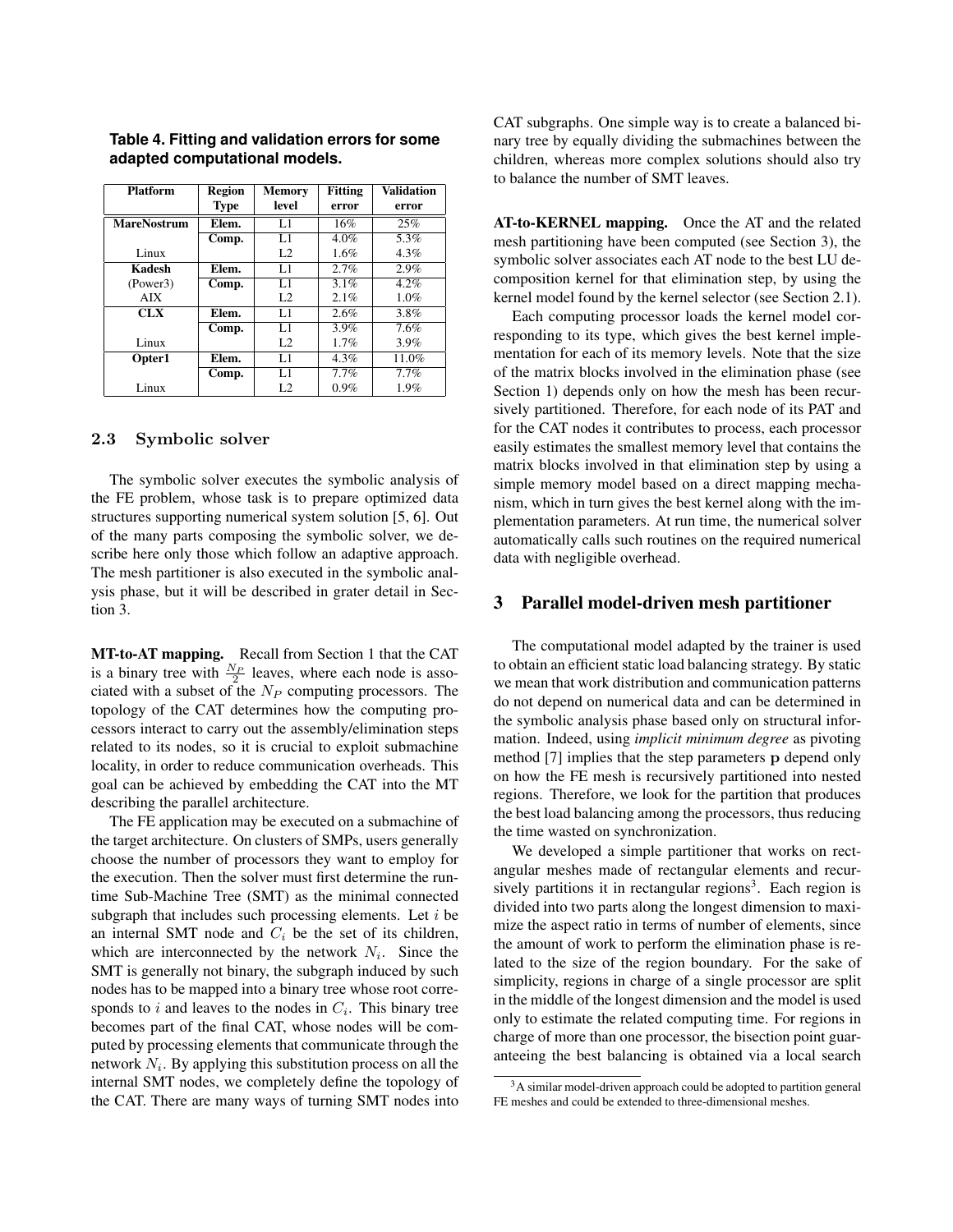

**Figure 3. Model-driven partitions of a rectangular mesh obtained in homogeneous (left) and heterogeneous (right) environments.**

around the point in the middle of the longest dimension. The objective is to minimize the difference between the estimated computing time related to the two subregions that are recursively obtained in the same fashion. The resulting partitioning algorithm is exponential in the mesh size but fortunately we can employ simple heuristics to make it affordable [6].

During the symbolic analysis phase, each processor loads the computational models previously adapted to its type by the trainer, and uses them to estimate the computing time of each multifrontal step it will have to compute. Let us first consider the partitioning step related to an internal PAT node  $i$ . The values of the step parameters  $p_1(i) = \text{order}(\mathbf{S}_i)$  and  $p_2(i) = p_3(i) = \text{order}(\mathbf{N}_i)$  depend only on the shape of the related mesh region and on how it is partitioned into two subregions. Given a bisection of the region, we estimate the computing time as

$$
\hat{t}(i) = \sum_{j=1}^{5} m_j f_j(\mathbf{p}(i))
$$
\n(4)

where the right adapted model (determined by m) is chosen by finding the smallest memory level that contains the required matrix blocks. The estimated computing time of the subtree rooted at i is obtained by adding  $\hat{t}(i)$  to the estimated time needed to compute the left and the right subtrees, which are obtained in the same way in a recursive fashion. Let us now consider the partitioning step related to a CAT node  $i$ . The partitioner searches for a partition of the related mesh region that minimizes the estimated computing time of the subtree rooted at  $i$ , which is obtained adding  $\dot{t}(i)$  to the *maximum* between the estimated time needed to compute the left and the right subtrees.

Starting from the AT root, each processor cooperates with the other processors to find the best partitions on CAT nodes. Note that the CAT topology is determined by the MT-to-AT mapping before partitioning the mesh, whereas each processor determines the topology of its own PAT while partitioning the mesh. This parallel approach to mesh partitioning makes it possible to embrace the case of hetero-



**Figure 4. Trace of one iteration using both the adapted (top) and non-adapted (bottom) computational models to partition the mesh.**

geneous architectures and considerably reduces the search time to find an optimal partition with respect to balancing.

The results of such model-driven mesh partitioning can be appreciated by looking at Figure 3, which shows the mesh regions associated to the PAT root of each processor when solving a real FE problem. The partition on the left refers to 26 (homogeneous) processors in *MareNostrum*. Note that when trying to balance the work done by each processor, the regions close to the mesh border are generally wider because they involve less computation, even if in this case the adapted computational model is the same for every processor. The difference can be more relevant when increasing the mesh size and the number of processors. The partition on the right has been obtained by using 4 Power3 processors of node  $S_0$  and 4 Power4 processors of node  $S_8$ in *Kadesh*. Regions from 12 to 15 will be computed by slower processors, so that they are quite smaller than regions from 8 to 11. Moreover, the same effect on the border regions can be observed within homogeneous groups.

Figure 4 shows a portion of parallel traces obtained with PARAVER [1] on 16 Power3 processors in *Kadesh*. They represent one iteration of the numerical decomposition process related to random FE problems, using the adapted and the non-adapted computational models. The execution time is in abscissa with the same scale for both traces, whereas the computing processes are in ordinate. Light gray regions correspond to computation, dark gray regions to waiting time due to synchronization, and the black lines are the